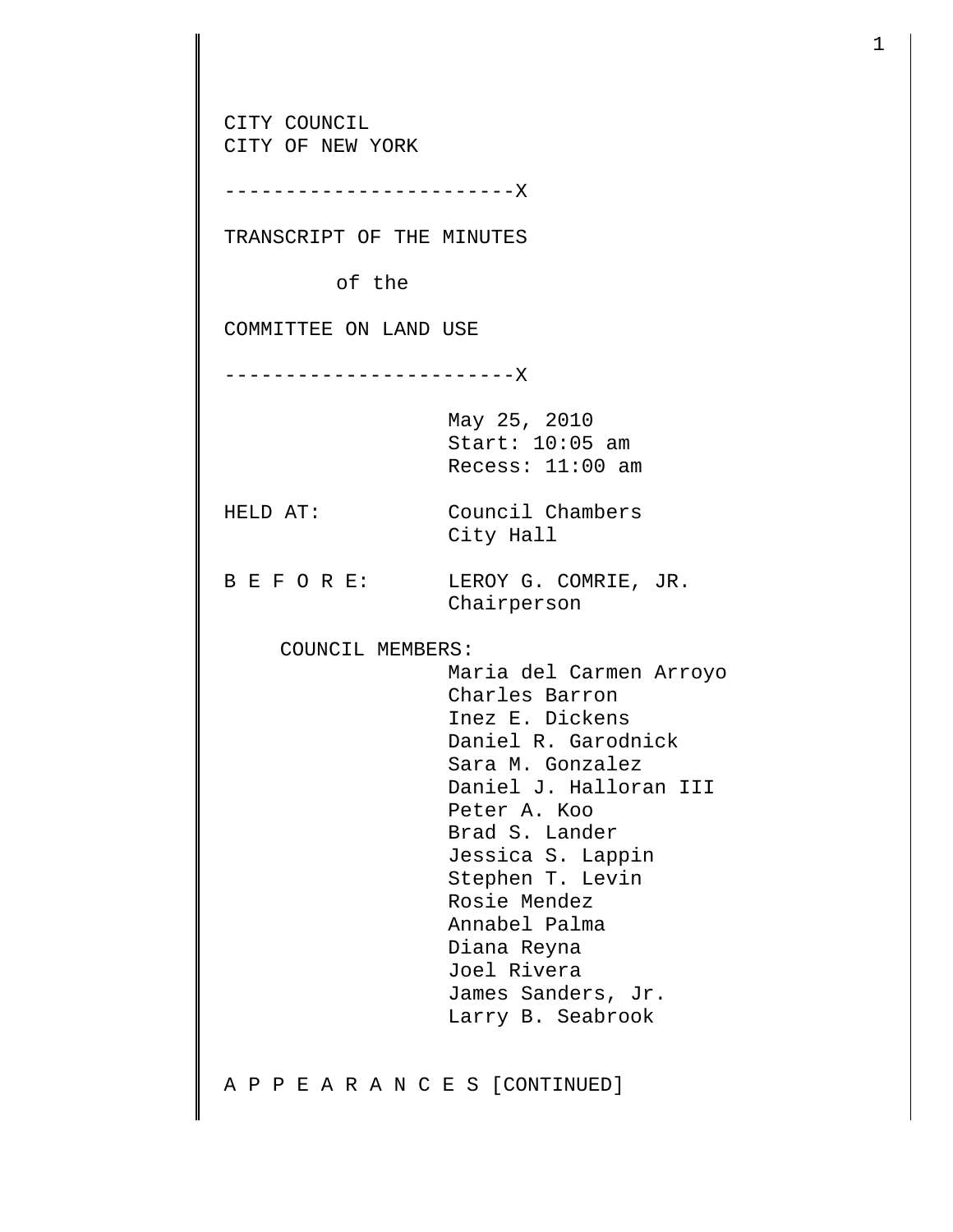COUNCIL MEMBERS:

 James Vacca Mark S. Weprin Jumaane D. Williams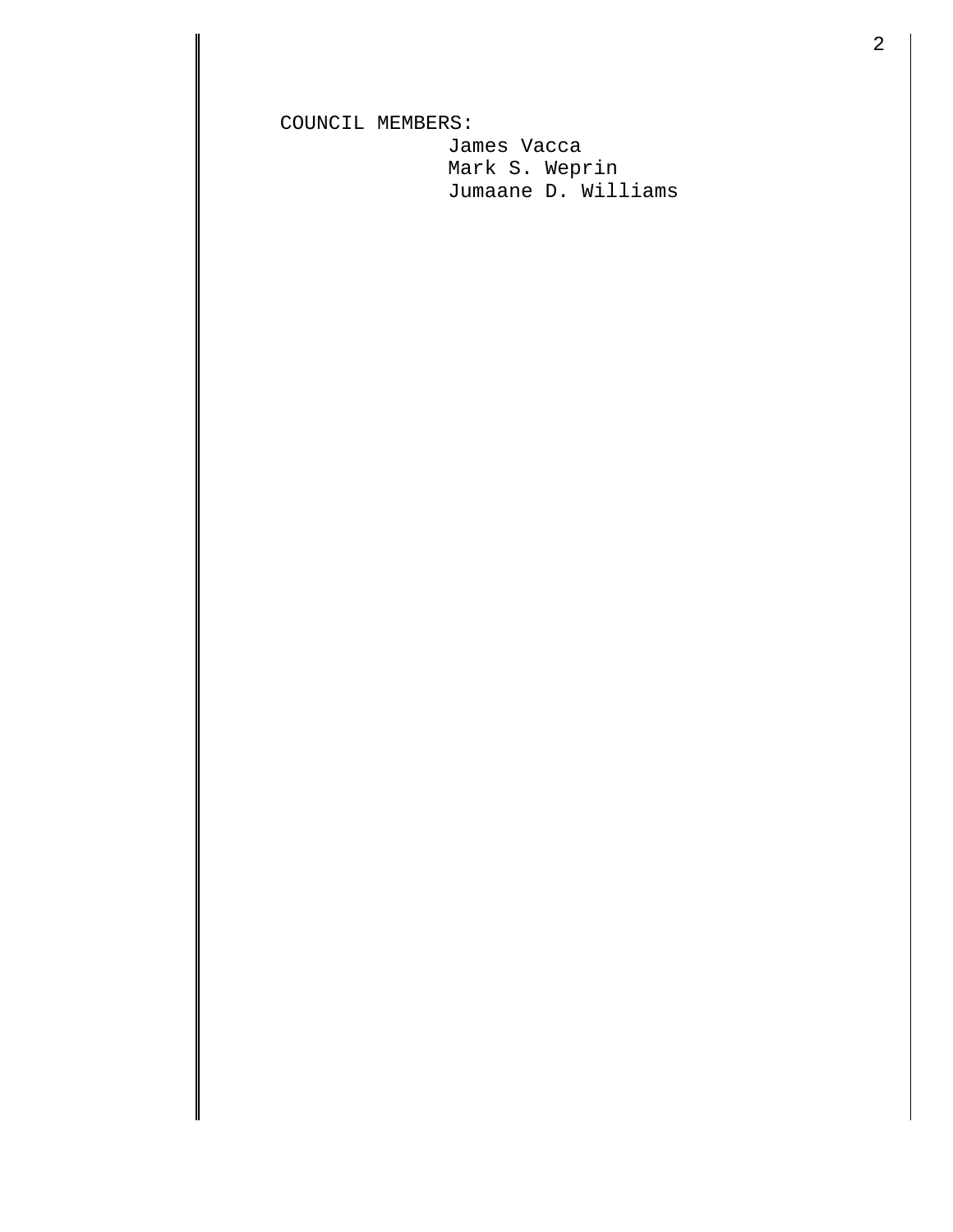## A P P E A R A N C E S [CONTINUED]

Leroy G. Comrie, Jr. Opening Statement Chairperson Committee on Land Use

William Martin Clerk Committee on Land Use

Unknown Female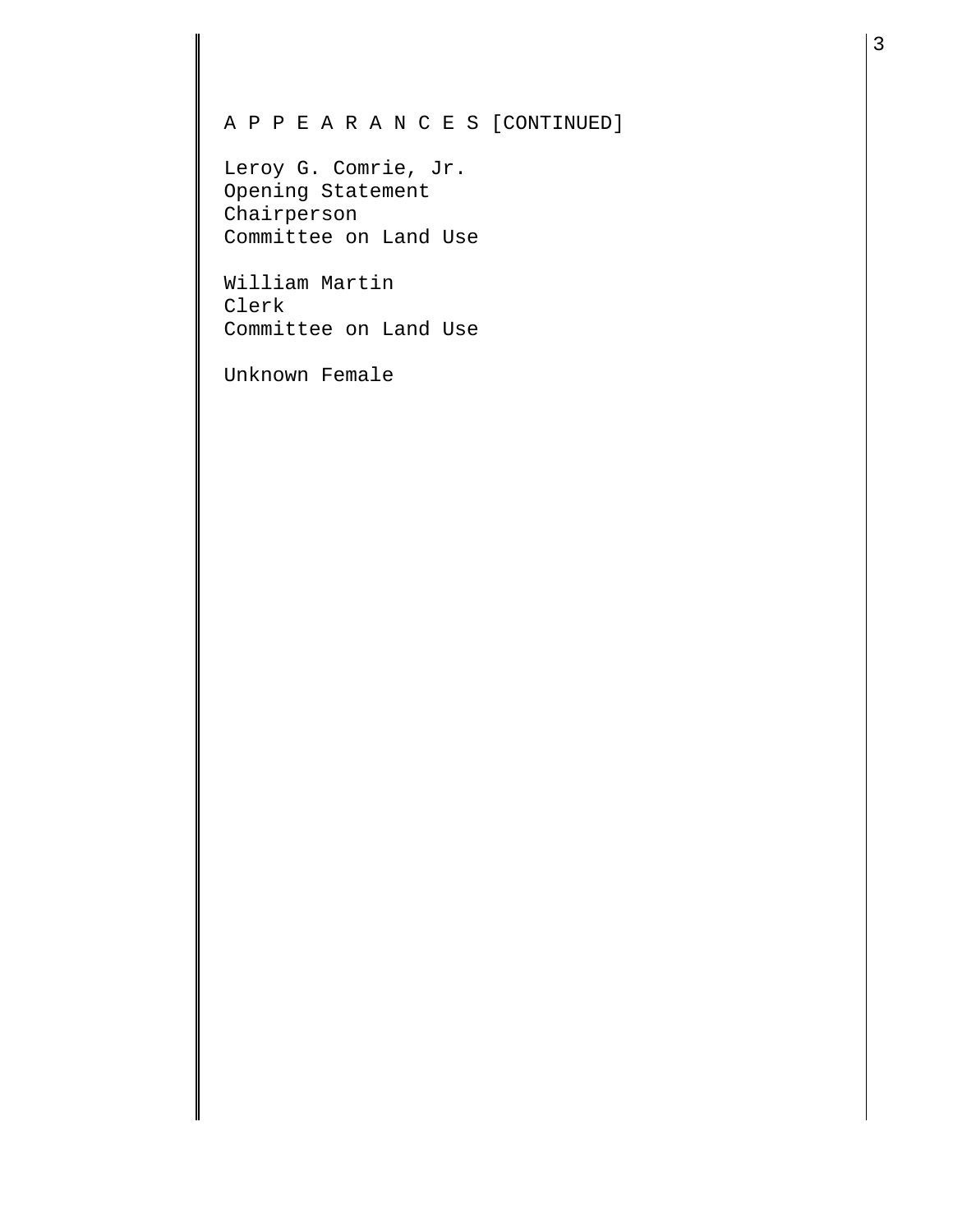| $\mathbf 1$ | $\overline{4}$<br>COMMITTEE ON LAND USE                       |
|-------------|---------------------------------------------------------------|
| 2           | CHAIRPERSON COMRIE: Okay. My name                             |
| 3           | is Leroy Comrie. I'm Chair of the Land Use                    |
| 4           | Committee. Today is May $25th$ and we're here with            |
| 5           | the full Committee. We've been joined by Council              |
| 6           | Member Brad Lander, Joel Rivera, Jessica Lappin,              |
| 7           | Maria del Carmen Arroyo, Jimmy Vacca, Jumaane                 |
| 8           | Williams, Larry Seabrook, Dan Garodnick, Rosie                |
| 9           | Mendez, thank you, Mark Weprin, Vincent Ignizio.              |
| 10          | Am I missing someone? [Off mic] Oh. Yeah.                     |
| 11          | Okay. We have a few items on the agenda today.                |
| 12          | We have Land Use Item Number 86 in Council Member             |
| 13          | Reyna's District, a sidewalk café, Brooklyn                   |
| 14          | Community Board 1, called the Willburg Café. Item             |
| 15          | Number 20105442 TCK.                                          |
| 16          | Land Use Item Number 87 also a                                |
| 17          | sidewalk café in Council Member Reyna's District,             |
| 18          | also in Community Board 1, Item Number 20105403               |
| 19          | TCK. The sidewalk café is called Le Barricou.                 |
| 20          | We have a motion to disapprove in                             |
| 21          | Council Member Greenfield's District. It's Item               |
| 22          | Number C 070520 ZMK, Land Use Item Number 90. As              |
| 23          | I said it's an 18 <sup>th</sup> Avenue rezoning, again it's a |
| 24          | motion to disapprove. It was--it's an amendment               |
| 25          | that was requested to the zoning map in Brooklyn              |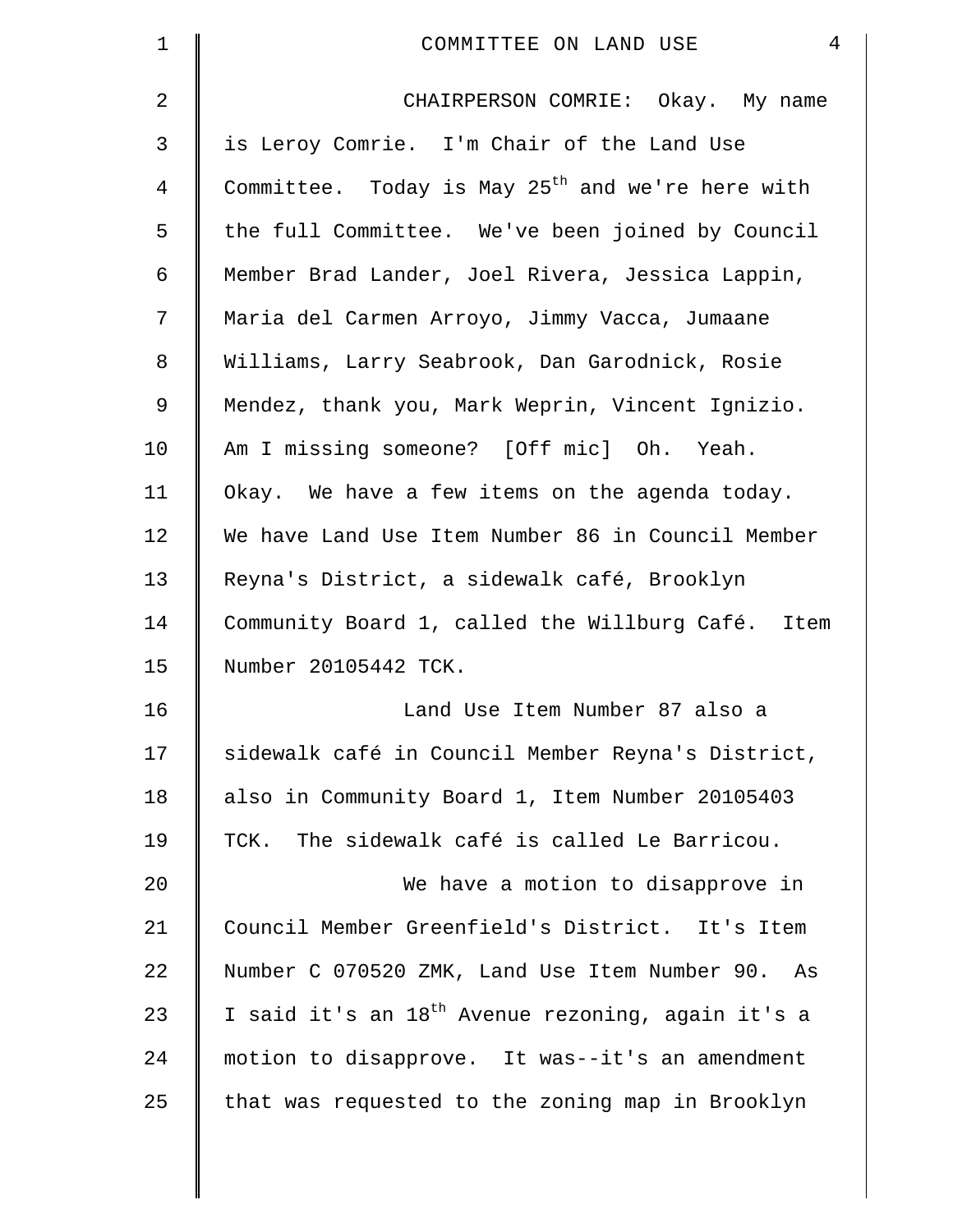| $\mathbf 1$ | 5<br>COMMITTEE ON LAND USE                         |
|-------------|----------------------------------------------------|
| 2           | Community Board 12. It was turned down by every    |
| 3           | entity prior to this one, the Community Board, the |
| 4           | Borough President and the Council Member.          |
| 5           | We also have Item Number, amendment                |
| 6           | to the zoning map for a rezoning in Astoria in     |
| 7           | Council Member Vallone's District, Land Use Item   |
| 8           | Number 97, Reference Number C 100199 ZMQ is to do  |
| 9           | a rezoning of the Astoria area. And the text       |
| 10          | amendment that is accompanying it, Land Use Item   |
| 11          | Number 98, Item Number N 100200 ZRQ, so it's an    |
| $12 \,$     | additional amendment, a text amendment for the     |
| 13          | zoning to do the modification for Astoria area to  |
| 14          | do the bulk regulations for residential districts  |
| 15          | and the inclusionary housing, inclusive.           |
| 16          | The next item is a modification                    |
| 17          | pursuant [off mic] Thank you. I need to--yeah if   |
| 18          | you guys can be quiet for 2 minutes we'll be done  |
| 19          | or just lower it a minute. Modification pursuant   |
| 20          | to the private housing finance law for a           |
| 21          | previously approved plan and project for the       |
| 22          | Riverview House, a property located in Council     |
| 23          | Member Foster's District at 1600 Sedgwick Avenue   |
| 24          | in Community Board 5 in the Bronx, Item Number     |
| 25          | 20105619 HAX.                                      |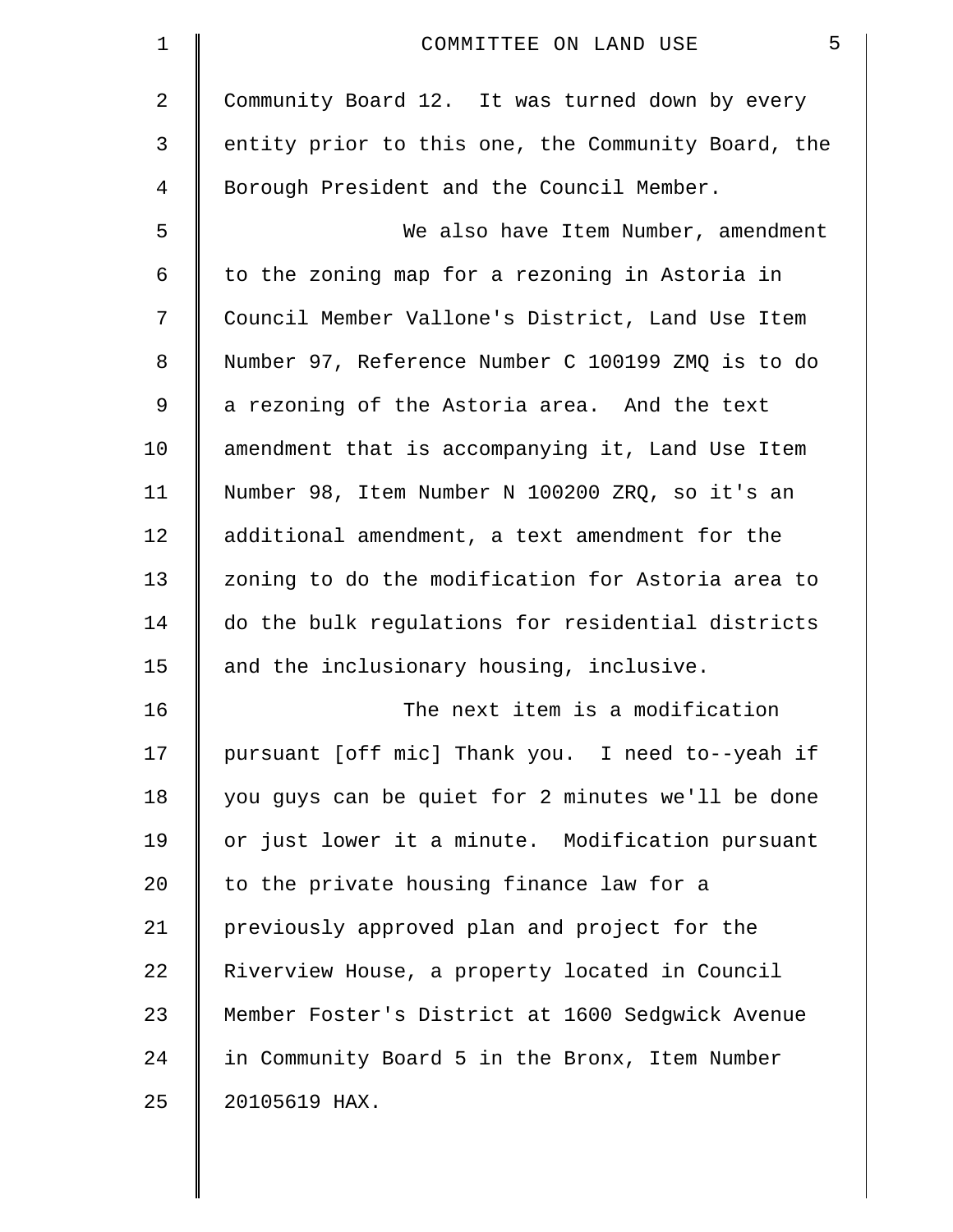| 1  | 6<br>COMMITTEE ON LAND USE                                   |
|----|--------------------------------------------------------------|
| 2  | Then we have another Land Use item                           |
| 3  | pertaining to that 102, the same project,                    |
| 4  | Riverview House, pursuant to a conveyance,                   |
| 5  | pursuant to the private housing finance law in               |
| 6  | Bronx Community Board 5, Council Member Foster's             |
| 7  | Distinct, Item Number 20105620 HAK.                          |
| 8  | And we have some UDAAPs and ULURPs.                          |
| 9  | We have Item Number Land Use 23 in my District,              |
| 10 | it's Item Number 20105273 HAQ that's a tenant                |
| 11 | ownership, Community Board 12 at 1901 Linden                 |
| 12 | Boulevard in Queens.                                         |
| 13 | Land Use Item Number 25, the Number                          |
| 14 | 20105283 HAM, Council Member Dickens' District,              |
| 15 | 226 West 111 <sup>th</sup> Street, a tenant interim lease in |
| 16 | Community Board 10.                                          |
| 17 | And also in Council Member Dickens'                          |
| 18 | District, Land Use Item Number 69, 20105415 HAM,             |
| 19 | 163 Lenox Avenue, Manhattan, tenant interim lease,           |
| 20 | Community Board 10.                                          |
| 21 | Another Item 77, in Council Member                           |
| 22 | Dickens' District, Item Number 20105423 HAM,                 |
| 23 | address 2041 5 <sup>th</sup> Avenue, it's a tenant interim   |
| 24 | lease in Community Board 11.                                 |
| 25 | Item Number 103 Land Use Item                                |
|    |                                                              |

 $\parallel$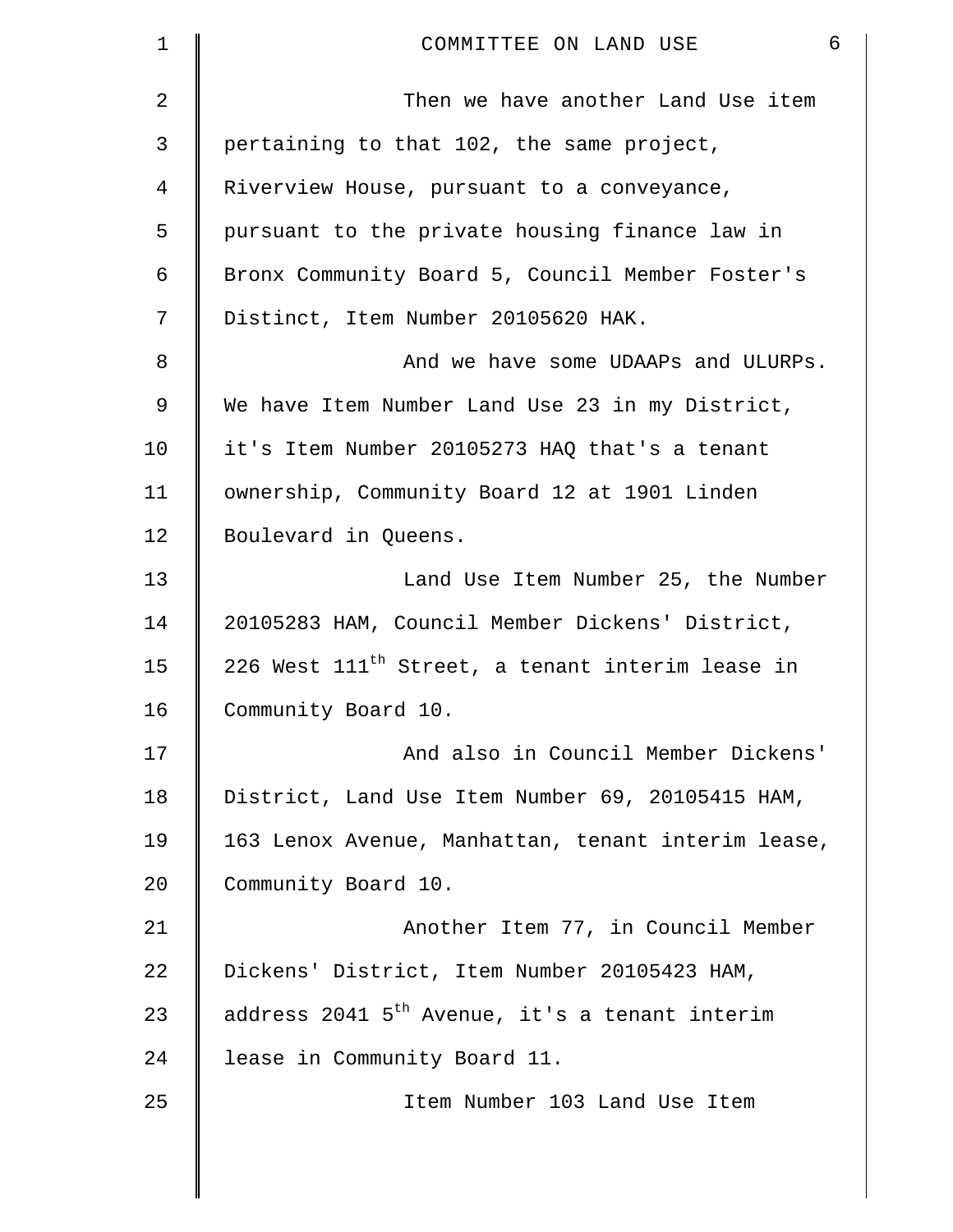| $\mathbf 1$    | $7\overline{ }$<br>COMMITTEE ON LAND USE                      |
|----------------|---------------------------------------------------------------|
| $\overline{2}$ | Number 103, the Number is 20105621 HAX. There are             |
| 3              | 2 addresses; they are low income rentals in                   |
| 4              | Community Boards 1 and 3. It's 3120 Park Avenue,              |
| 5              | 720-722 East 161 <sup>st</sup> Street, 748 Jackson Avenue and |
| 6              | 451 East 159 <sup>th</sup> Street, all in the Bronx.          |
| 7              | And the last item on the calendar                             |
| 8              | is in Council Member Barron's District. It's 3                |
| $\mathsf 9$    | addresses that are asset control areas in Brooklyn            |
| 10             | Community Board 5. The Item Number is 20105623                |
| 11             | HAK, 281 Montauk Avenue, 664 Georgia Avenue, 662              |
| 12             | Pine Street in Brooklyn.                                      |
| 13             | That's everything on today's                                  |
| 14             | agenda. I think I covered everything. I might                 |
| 15             | have mangled a word or 2 in there, please forgive             |
| 16             | me. We've been joined by Council Member Sanders               |
| 17             | and Jackson. Sara Gonzalez. And we are ready to               |
| 18             | have the Clerk call the roll. I recommend an aye              |
| 19             | vote on all and you will note that aye is to                  |
| 20             | disapprove the item in Council Member Greenfield's            |
| 21             | District, Land Use Item Number 90.                            |
| 22             | MR. WILLIAM MARTIN: William                                   |
| 23             | Martin, Committee Clerk. Oh I'm sorry.                        |
| 24             | CHAIRPERSON COMRIE: no, go ahead.                             |
| 25             | MR. MARTIN: William Martin,                                   |
|                |                                                               |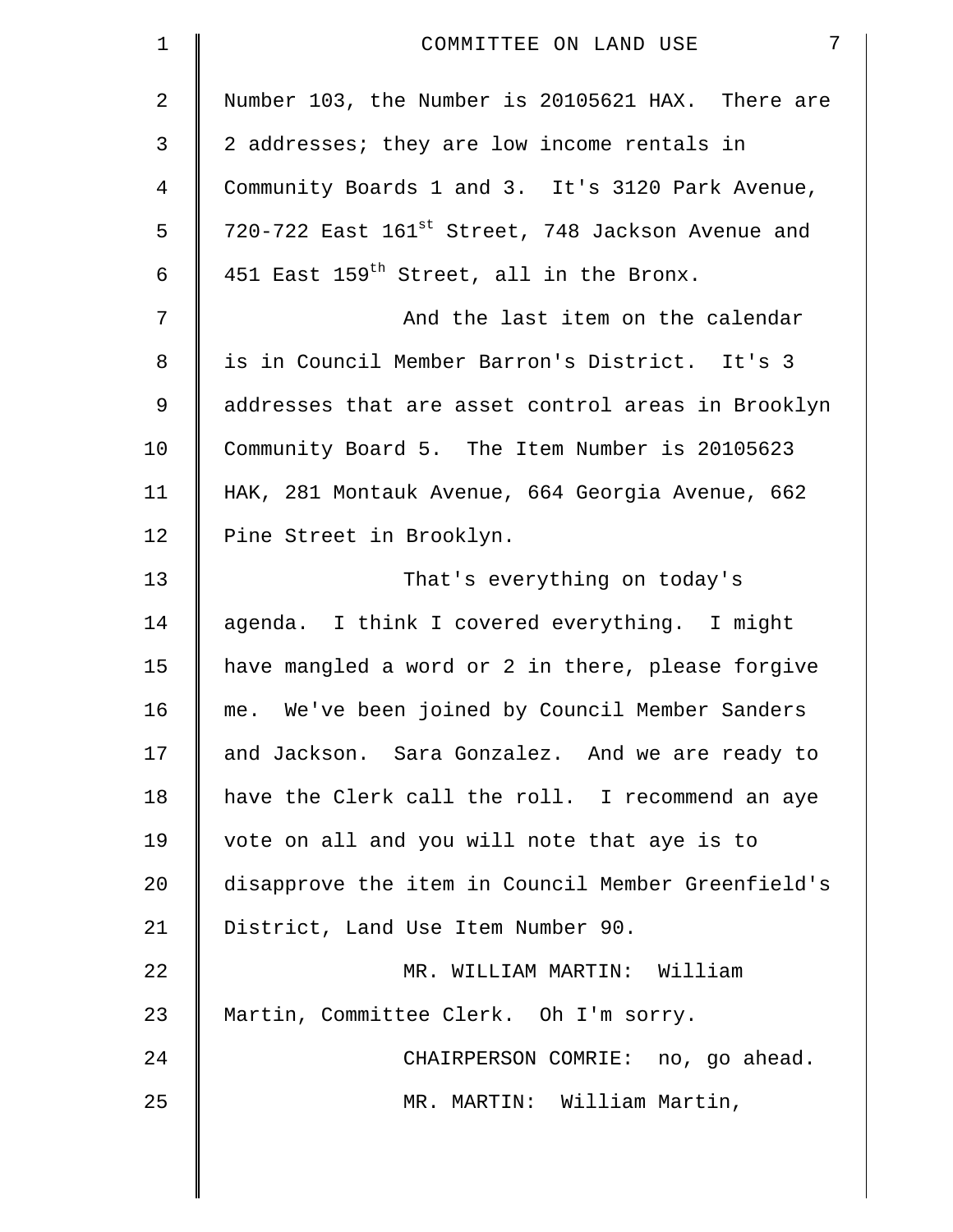| $\mathbf 1$    | 8<br>COMMITTEE ON LAND USE                     |
|----------------|------------------------------------------------|
| $\overline{2}$ | Committee Clerk, roll call on the Committee on |
| 3              | Land Use. Council Member Comrie.               |
| $\overline{4}$ | CHAIRPERSON COMRIE: Aye on all.                |
| 5              | MR. MARTIN: Weprin.                            |
| 6              | COUNCIL MEMBER WEPRIN: Aye on all.             |
| 7              | MR. MARTIN: Ignizio.                           |
| 8              | COUNCIL MEMBER IGNIZIO: Aye on                 |
| 9              | all.                                           |
| 10             | MR. MARTIN: Rivera.                            |
| 11             | COUNCIL MEMBER RIVERA: Aye on all.             |
| 12             | MR. MARTIN: Jackson.                           |
| 13             | COUNCIL MEMBER JACKSON: Aye on                 |
| 14             | all.                                           |
| 15             | MR. MARTIN: Sanders.                           |
| 16             | COUNCIL MEMBER SANDERS: Aye on                 |
| 17             | all.                                           |
| 18             | MR. MARTIN: Seabrook.                          |
| 19             | COUNCIL MEMBER SEABROOK: Aye on                |
| 20             | all.                                           |
| 21             | MR. MARTIN: Gonzalez.                          |
| 22             | COUNCIL MEMBER GONZALEZ: Aye on                |
| 23             | all.                                           |
| 24             | MR. MARTIN: Arroyo.                            |
| 25             | COUNCIL MEMBER ARROYO: Aye.                    |
|                |                                                |
|                |                                                |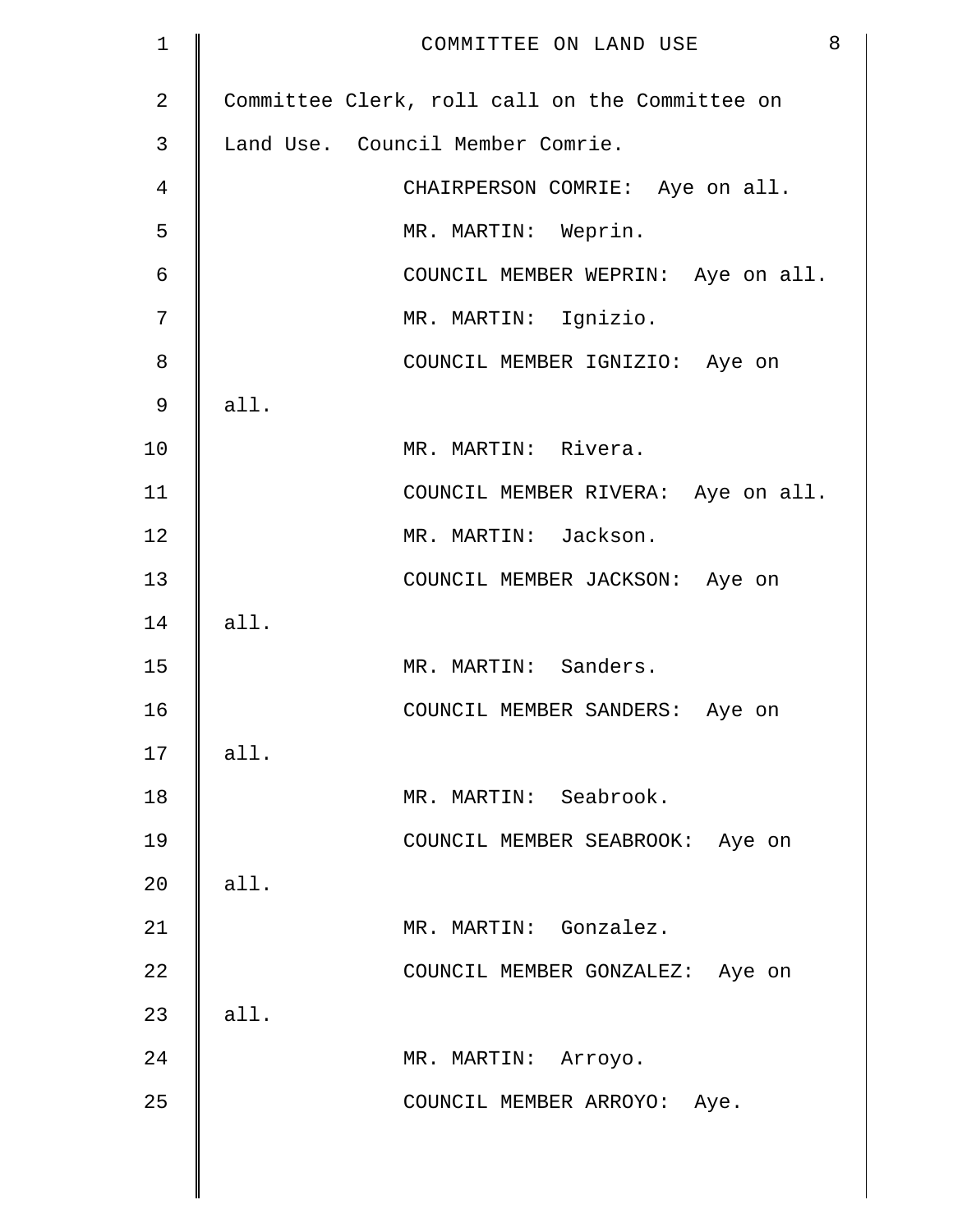| 1          | 9<br>COMMITTEE ON LAND USE                          |
|------------|-----------------------------------------------------|
| $\sqrt{2}$ | MR. MARTIN: Garodnick.                              |
| 3          | COUNCIL MEMBER GARODNICK: Aye.                      |
| 4          | MR. MARTIN: Lappin.                                 |
| 5          | COUNCIL MEMBER LAPPIN: Aye.                         |
| 6          | MR. MARTIN: Mendez.                                 |
| 7          | COUNCIL MEMBER MENDEZ: Aye on all.                  |
| 8          | MR. MARTIN: Vacca.                                  |
| 9          | COUNCIL MEMBER VACCA: Aye on all.                   |
| 10         | MR. MARTIN: Lander.                                 |
| 11         | COUNCIL MEMBER LANDER: Aye.                         |
| 12         | MR. MARTIN: Williams.                               |
| 13         | COUNCIL MEMBER WILLIAMS: Aye on                     |
| 14         | all.                                                |
| 15         | MR. MARTIN: By a vote of 15 in the                  |
| 16         | affirmative, 0 in the negative and no abstentions,  |
| 17         | all items and motions have been approved. Council   |
| 18         | Members please sign the Committee reports.          |
| 19         | CHAIRPERSON COMRIE: Okay I know                     |
| 20         | everybody wants to go over to the Autism rally but  |
| 21         | you have to be back here at 11:00 and that's a      |
| 22         | separate Committee meeting with [off mic] City      |
| 23         | Planning and--with City Planning and Finance.<br>Is |
| 24         | it here? [Off mic]                                  |
| 25         | MR. MARTIN: Go ahead.                               |
|            |                                                     |
|            |                                                     |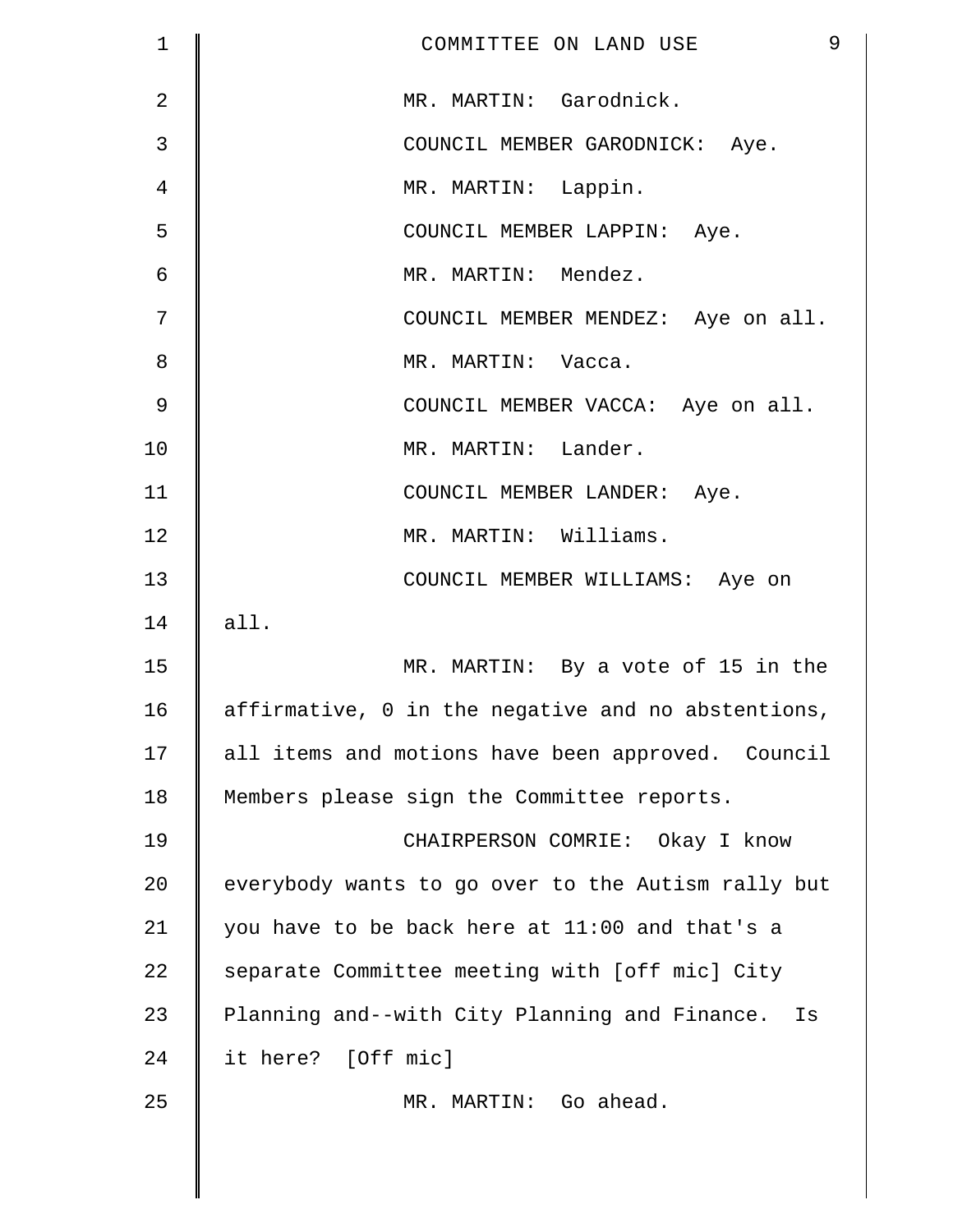| 1           | 10<br>COMMITTEE ON LAND USE                       |
|-------------|---------------------------------------------------|
| 2           | CHAIRPERSON COMRIE: Council Member                |
| 3           | Peter Koo. I'm sorry. The 11:00 o'clock Land Use  |
| 4           | meeting is held, I thought it was here.           |
| 5           | COUNCIL MEMBER JACKSON: Jerry?                    |
| 6           | Jerry.                                            |
| 7           | [Pause]                                           |
| 8           | CHAIRPERSON COMRIE: Yes, Council                  |
| $\mathsf 9$ | Member Koo how do you vote?                       |
| 10          | COUNCIL MEMBER KOO: Aye on all.                   |
| 11          | MR. MARTIN: The vote is now                       |
| 12          | currently at 16.                                  |
| 13          | CHAIRPERSON COMRIE: And we're                     |
| 14          | holding the roll open for Council Member Dickens  |
| 15          | and a couple of other members that are on their   |
| 16          | way over.                                         |
| 17          | [Pause]                                           |
| 18          | CHAIRPERSON COMRIE: Okay we can                   |
| 19          | leave the roll open until 11:00 as we're going    |
| 20          | into recess until the next meeting actually       |
| 21          | starts. So please let your members know that they |
| 22          | should get here.                                  |
| 23          | [Pause]                                           |
| 24          | CHAIRPERSON COMRIE: All right, so                 |
| 25          | this meeting is in recess and we will restart at  |
|             |                                                   |

 $\parallel$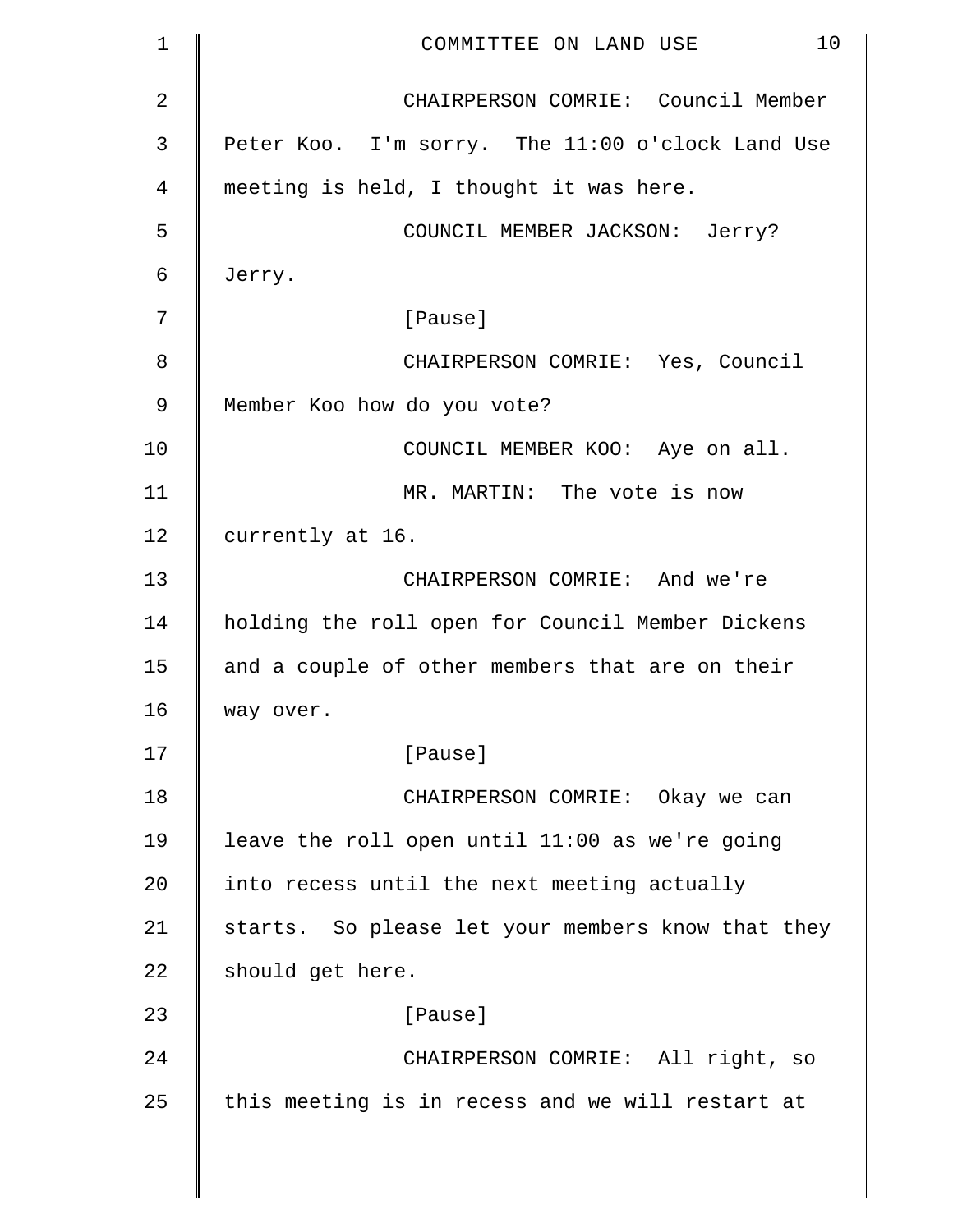| 1              | 11<br>COMMITTEE ON LAND USE                       |
|----------------|---------------------------------------------------|
| $\overline{2}$ | 11:00.                                            |
| 3              | [Pause]                                           |
| 4              | MR. MARTIN: Council Member Dickens.               |
| 5              | COUNCIL MEMBER DICKENS: Aye on                    |
| 6              | all.                                              |
| 7              | [Pause]                                           |
| 8              | MR. MARTIN: The current vote now                  |
| $\mathsf 9$    | on the Committee on Land Use is 17 in the         |
| 10             | affirmative, 0 in the negative, 0 abstentions.    |
| 11             | [Pause]                                           |
| 12             | MR. MARTIN: Council Member Levin.                 |
| 13             | COUNCIL MEMBER LEVIN: Aye.                        |
| 14             | MR. MARTIN: The vote now currently                |
| 15             | stands at 19 in the affirmative.                  |
| 16             | [Pause]                                           |
| 17             | MR. MARTIN: Council Member Barron.                |
| 18             | COUNCIL MEMBER BARRON: Aye on all.                |
| 19             | MR. MARTIN: Halloran.                             |
| 20             | COUNCIL MEMBER HALLORAN: Well if                  |
| 21             | Charles Barron votes aye on all, I will vote aye  |
| 22             | on all.                                           |
| 23             | MR. MARTIN: The vote now on the                   |
| 24             | Committee on Land Use is 21 in the affirmative, 0 |
| 25             | in the negative and no abstentions.               |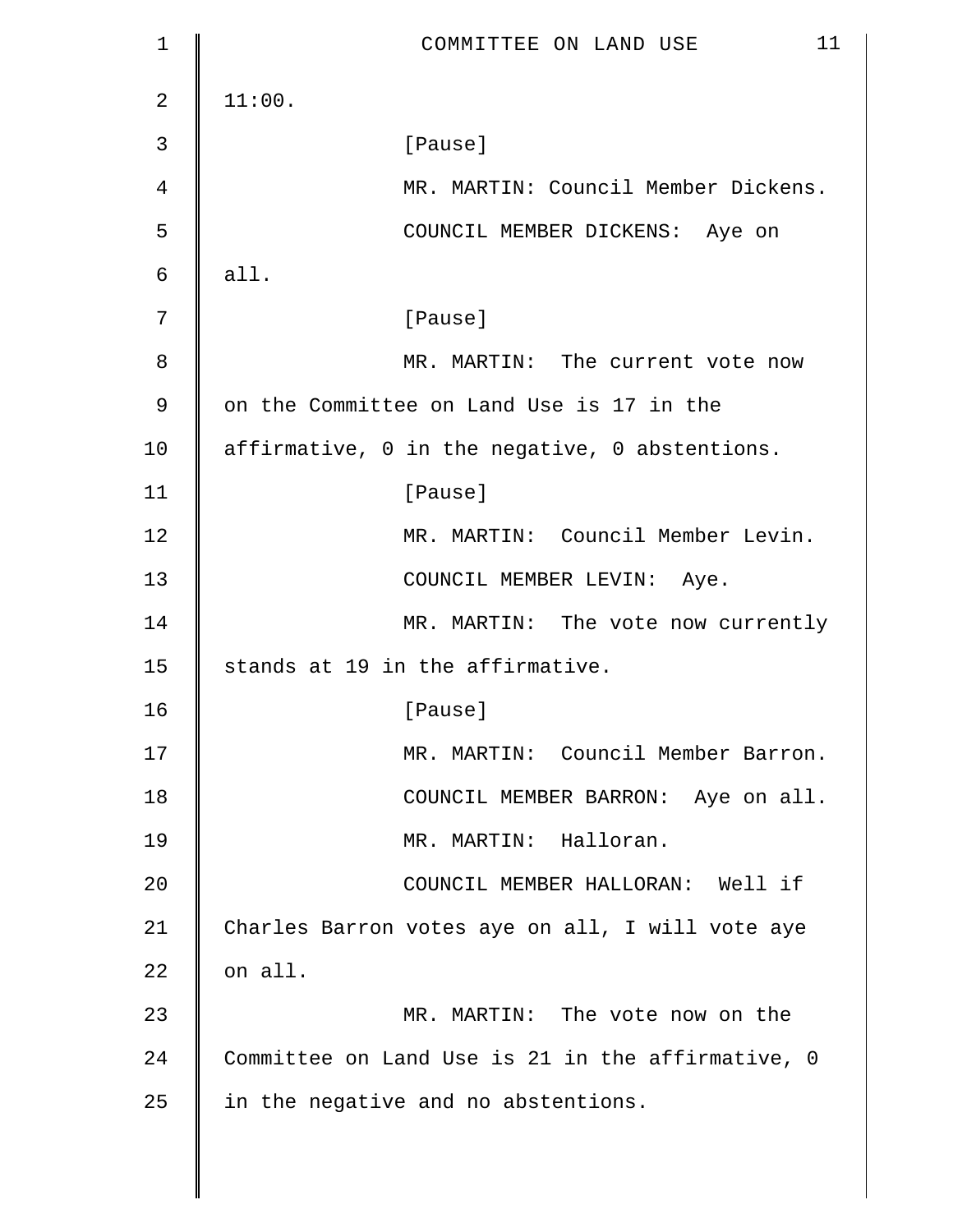| $\mathbf 1$    | 12<br>COMMITTEE ON LAND USE                     |
|----------------|-------------------------------------------------|
| $\overline{2}$ | [Pause]                                         |
| 3              | [END Land_Use_5-25-2010_part_1.mp3]             |
| $\overline{4}$ | [START Land_Use_5-25-                           |
| 5              | 2010_part_2.mp3]                                |
| $\epsilon$     | FEMALE VOICE: Council Member                    |
| 7              | Palma.                                          |
| 8              | COUNCIL MEMBER PALMA: I vote aye.               |
| 9              | FEMALE VOICE: The vote stands at                |
| 10             | 22 in the affirmative, 0 in the negative and no |
| 11             | abstentions.                                    |
| 12             | [END Land_Use_5-25-2010_part_2.mp3]             |
|                |                                                 |
|                |                                                 |
|                |                                                 |
|                |                                                 |
|                |                                                 |
|                |                                                 |
|                |                                                 |
|                |                                                 |
|                |                                                 |
|                |                                                 |
|                |                                                 |
|                |                                                 |
|                |                                                 |
|                |                                                 |
|                |                                                 |